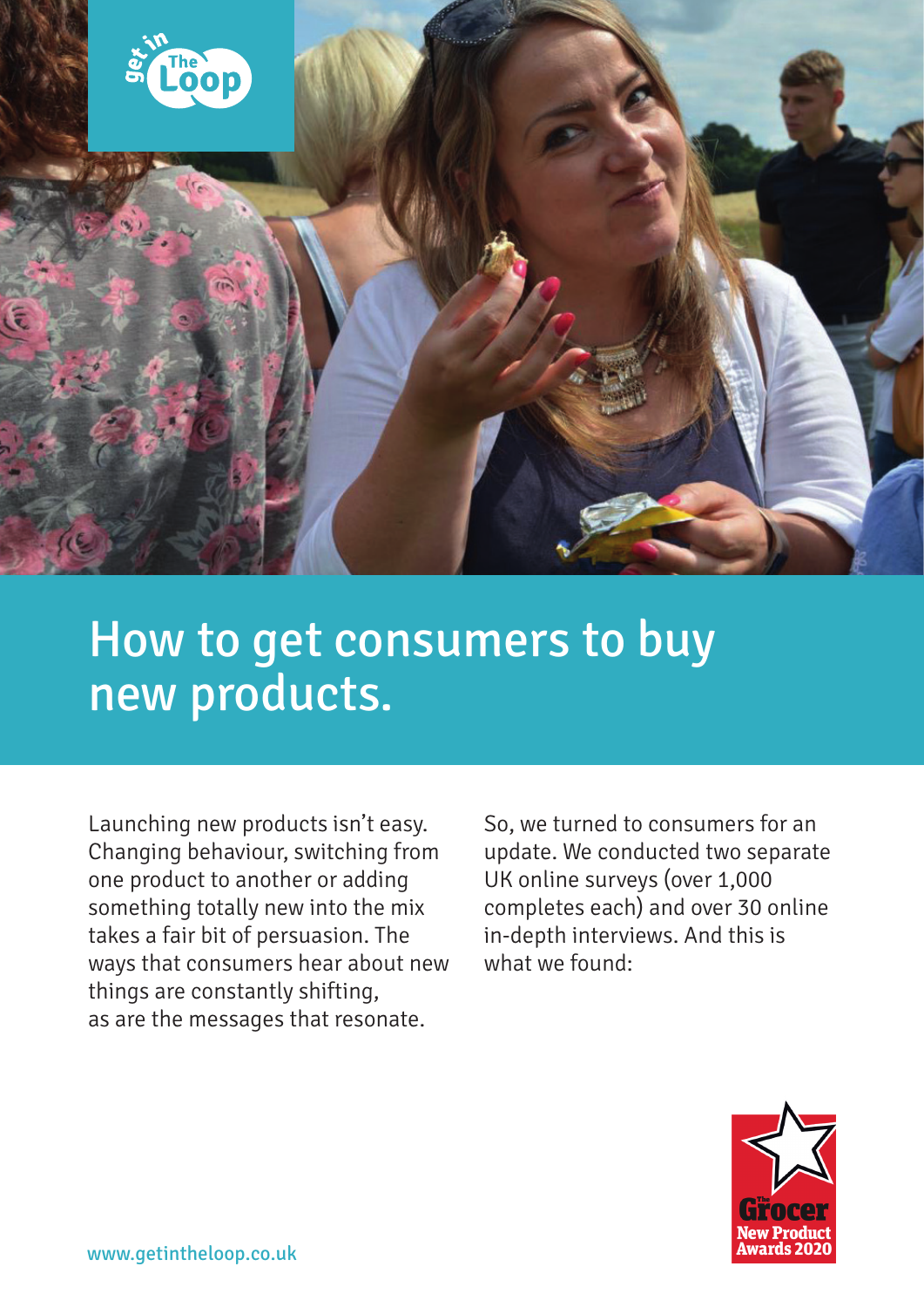### **For consumers what's changed in the last 5 years and what's likely to change in the next 5?**





11

With the influx of online reviews and abundance of influencers, consumers are beginning to question the authenticity. Also, they are bombarded with too much information and don't know what to believe at times. They want conversations and not just noise.



Seeing, touching, or tasting the product in-situ is more important than ever – especially now we are buying more online – consumers want to be reassured that it will be right for them within their worlds.



The nuances and relatability of a new product matter especially as there is a move away from the big bang TV ad campaigns. They want to know how it will benefit them personally not just know the USP of the product e.g. if a slimming product how many Slimming World points does it have.

55

There is a growing shift for real, honest and natural marketing, where fake news is being questioned even more.

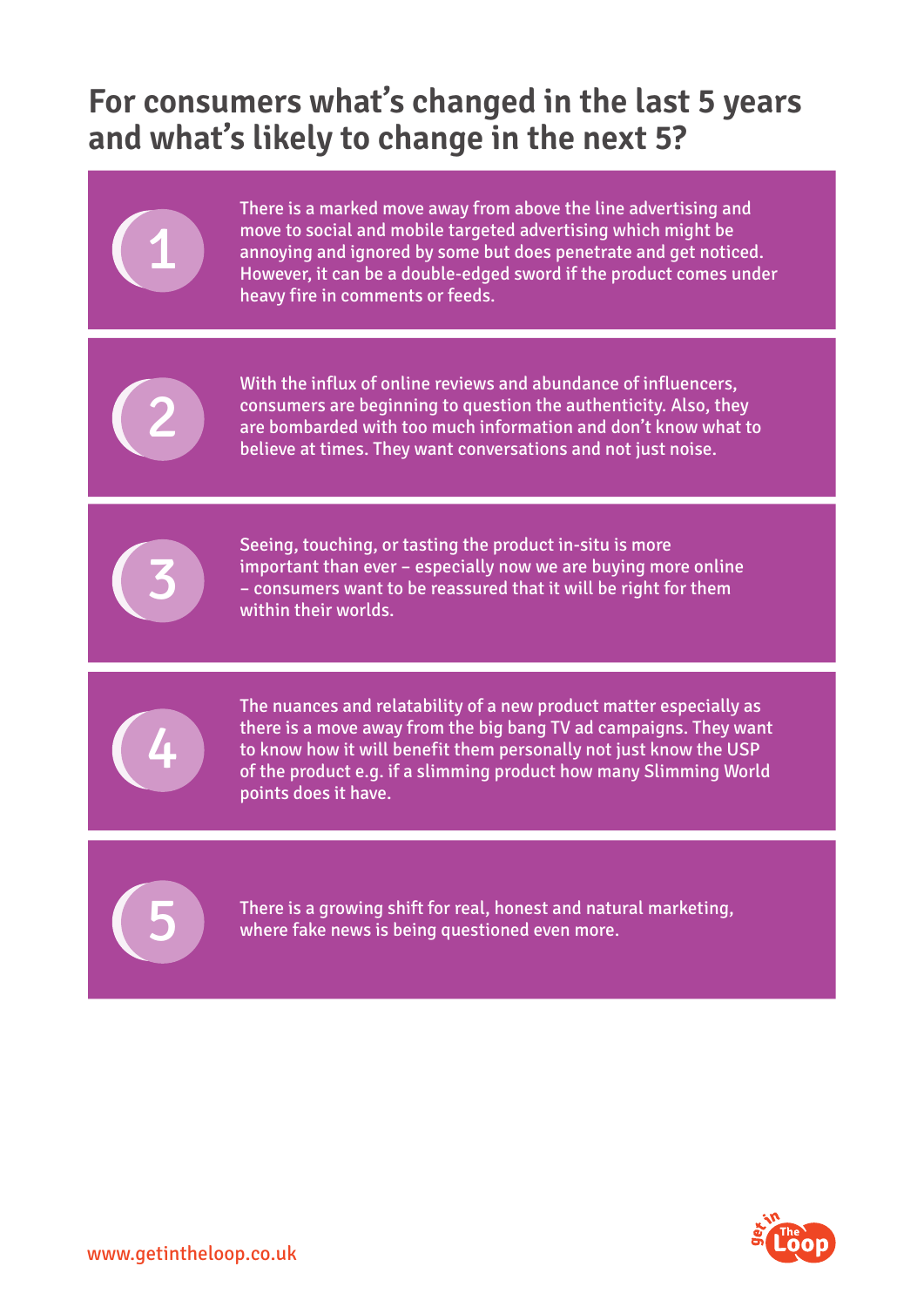#### **What touchpoints persuade consumers the most to try a new product, we look at 4 key sectors:**

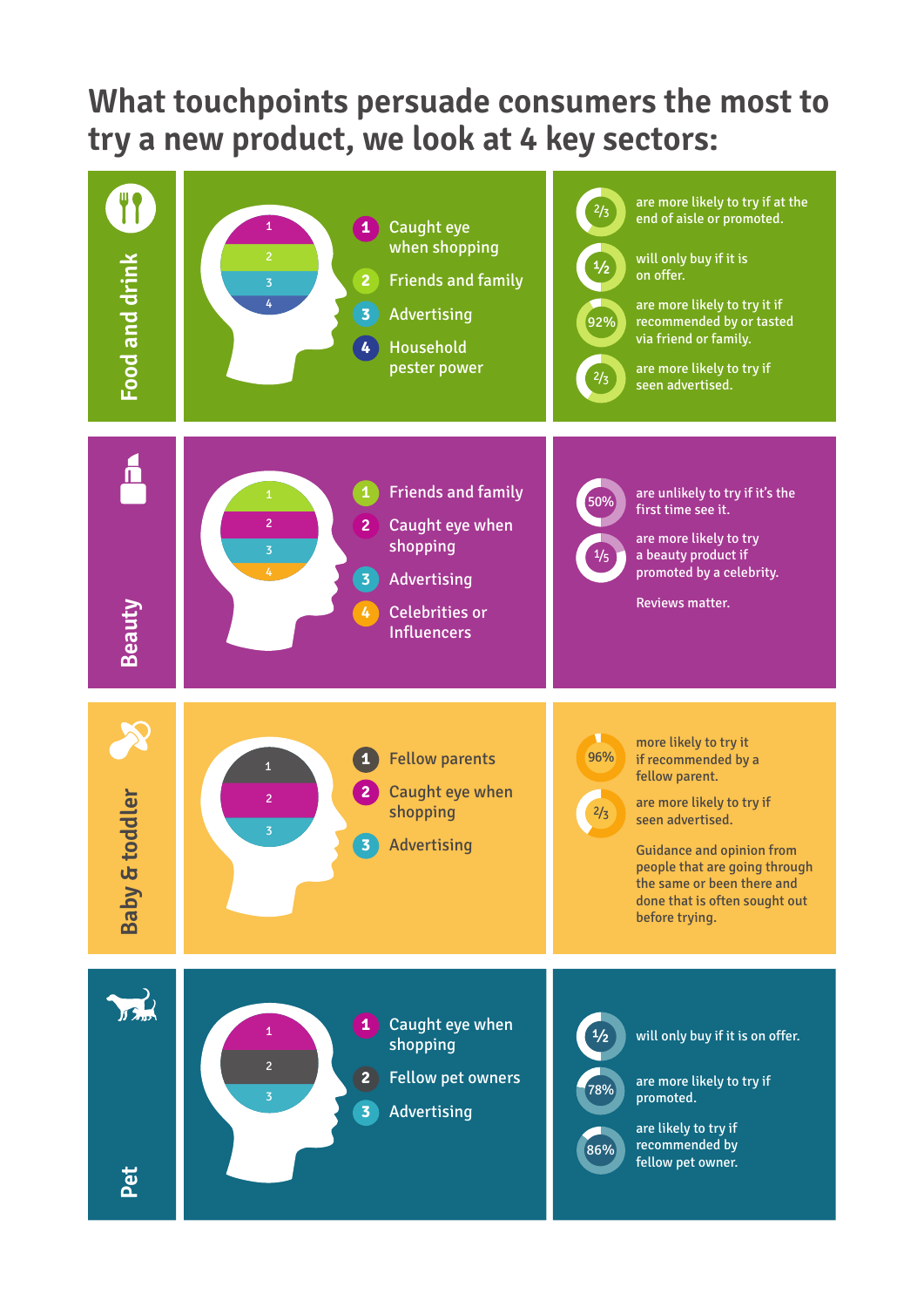#### **Snapshot Focus on:**



(18 to<br>34

Overall the younger target group want 18 to more reassurance and endorsement  $\begin{bmatrix} 44+26 \ 36 \end{bmatrix}$ whether that is from friends, reviews or celebrity/influencer endorsement. However, this can work in reverse – if comments or recommendations are negative they are more likely to shy away. When it comes to advertising they are more likely to take notice in their social feed rather than TV or banner ads.

The older target group are more self-reliant and base more on own judgement or those closest to them, in-turn, they are less bothered by negative reviews from strangers.

**Social Media Advertising**

Social Media Advertising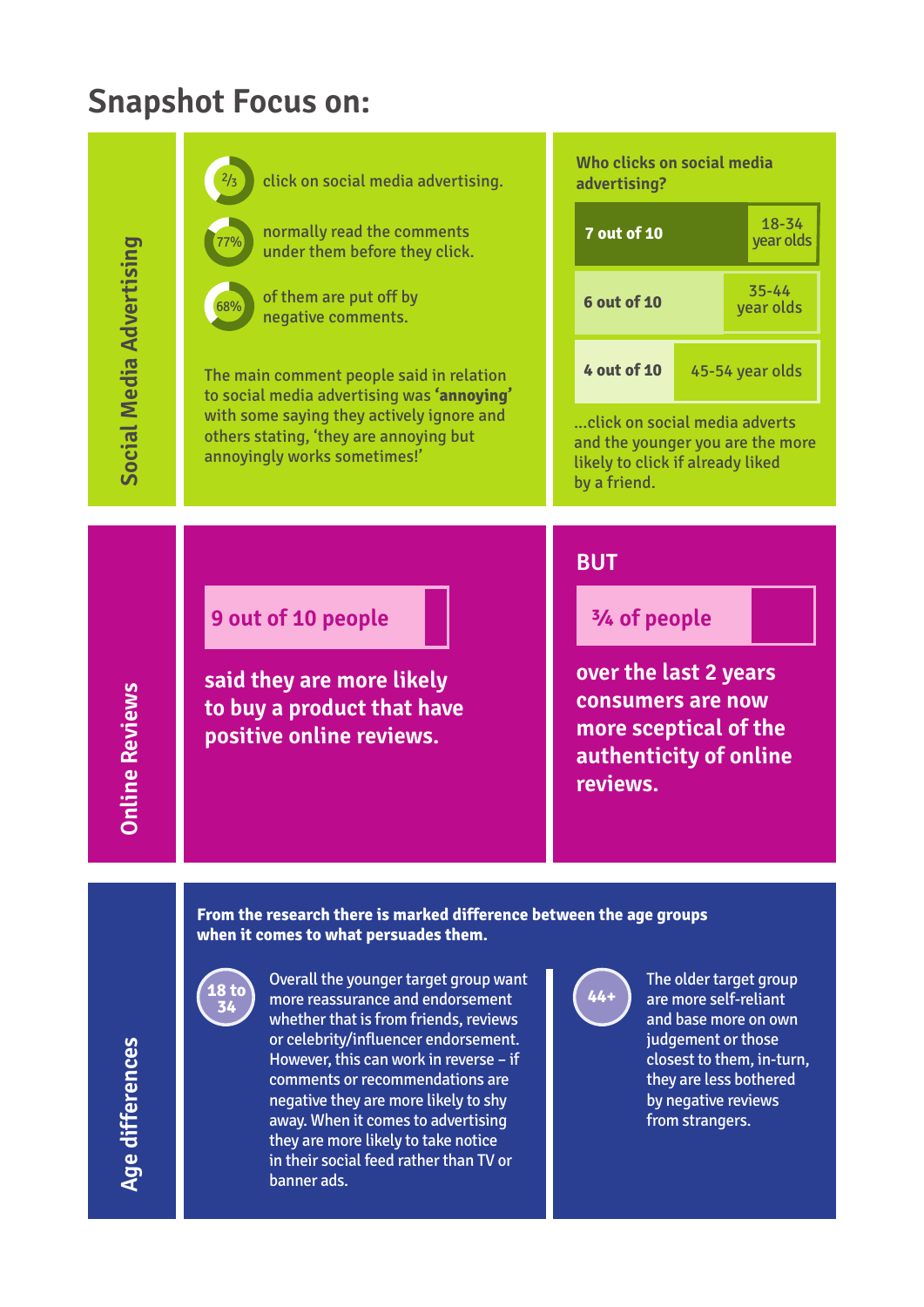### **Believability Map**

Consumers are more likely to lean in, and take notice, if they believe the messages that are being given to them. This is not only true about the message, but who the message is delivered by.

As a brand, you want to be recommended. But whose recommendations are the most believable to your target audience, and therefore hold the greatest resonance and sway?



#### **The believability score of product and brand recommendations**